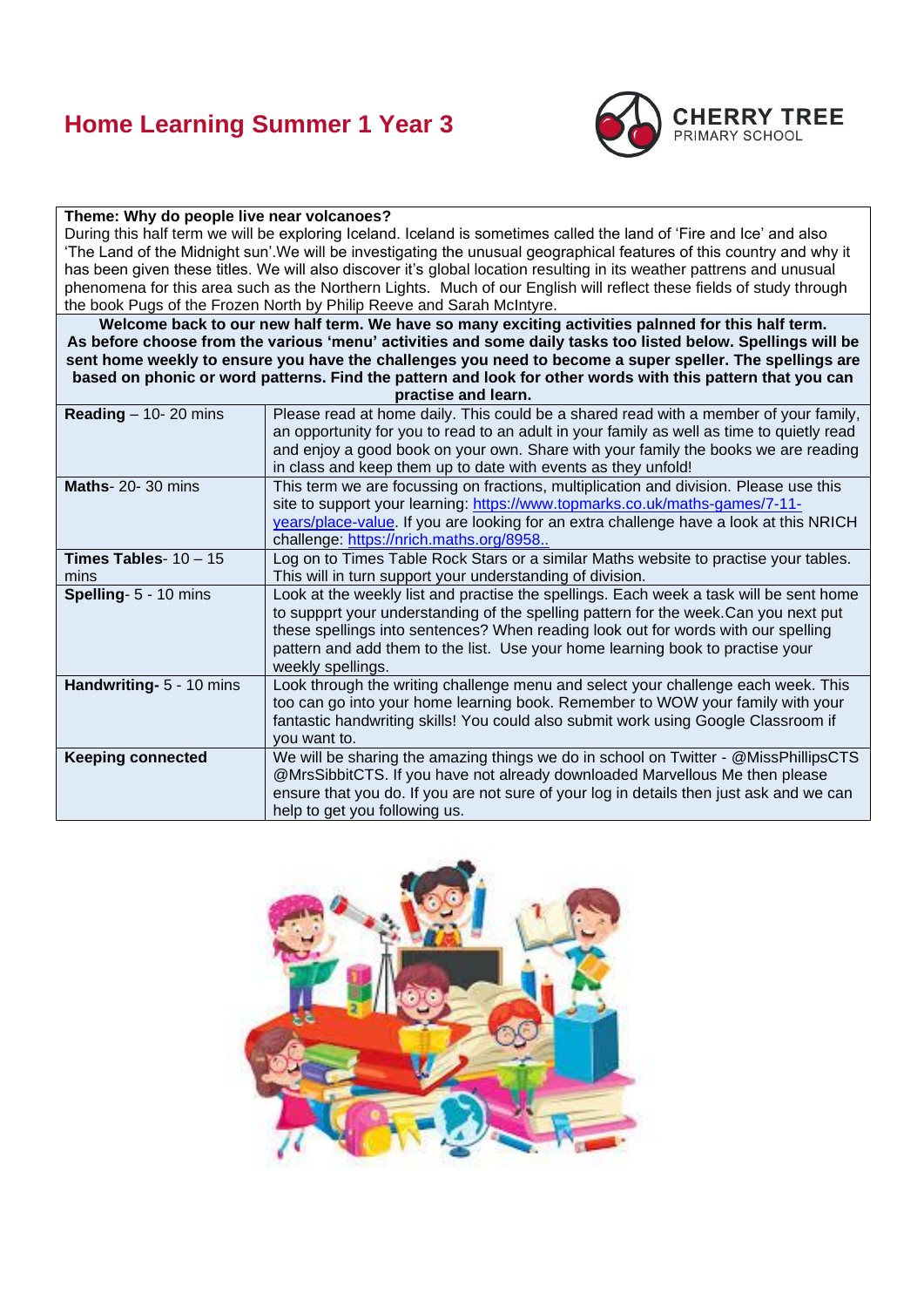# **Home Learning Summer 1 Year 3**



### **Your menus for this half term.**

#### **Theme Menu Year 3**

Choose **one** starter, main and dessert activity to do over the half term. You have six weeks to finish your meal...I mean homework! This term you can complete your homework in your Homework Book or submit it on the Goolge Classroom. Ensure you return your homework in whichever format **by Wednesday 26th May** ready to share with the class  $\circledcirc$ . **Starter Main Dessert** Find out at least five amazing facts If you were going on an expedition to Make a heart warming savoury food about Iceland. You will need to the frozen north what would you dish for your family. You may need help with this one. Bring in photos of share this with the class in a format take? of your choice. List your 10 most essential items your tasty dish to share with the and reason for choosing them. class. Ask your family to be food critics and give feedback for us to share! Read the newspaper and report Create a piece of artwork inspired by Set up a weather investigation. back on 3 stories that you found the landscape of the Arctic circle. Record the temperature, weather interesting. Take a photgraph to share your conditions, amount of rainfall etc. for masterpiece with the class. at least a week.Get creative with How will you report the stories? Look up the work of Manu Topic to your reporting! inspire you. Be warned…you will How does this compare to the need perseverance! temperatures in Iceland? weather snow stormy Discover where you live! We are investigating Light in As the weather gets warmer now is Why is our local area called Three Science. the time when things outside really Rivers? In your home start to grow. Make a poster explaiing about the find 10 sources Plant something and watch it grow. waterways in our local area. of light. Decide Bring your plant, or a picture of your if they are plant, to school when home learning natural light or is due in.other types of light.